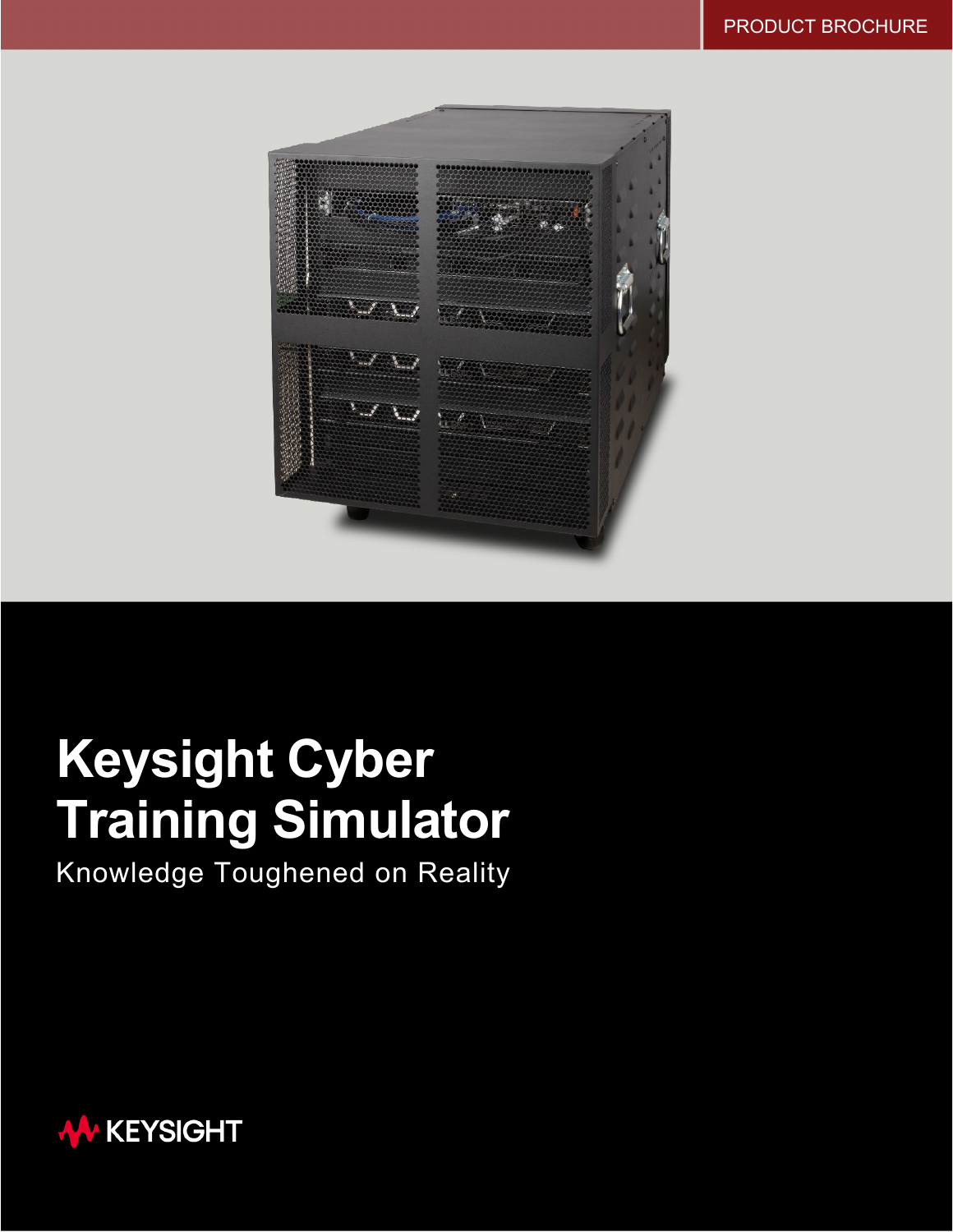## **Train Students on the Real-World Threat Simulation Platform**

There's no shortage of bad actors in cyberspace. But there is a serious shortage of trained professionals to counter them. Businesses, government agencies, education institutions, and other critical organizations have openings they're anxious to fill—immediately.

Keysight Cyber Training Simulator (KCTS) prepares your students with the same market-leading tool used by the professionals in the world's foremost enterprises and government agencies: BreakingPoint, Keysight's emulation platform. With hands-on experience powered by BreakingPoint, students will be ready to jump quickly into careers in cybersecurity.

## **Demand for Industry-ready Professionals is Intense**

Hackers are wreaking havoc across every facet of our business and personal lives: the destruction of data, stolen money, lost productivity, theft of intellectual property, theft of personal and financial data, embezzlement, fraud, post-attack disruption to the normal course of business, forensic investigation, restoration and deletion of hacked data and systems, and reputational harm. By 2025, cybercrime will cost the world 10.5 trillion USD annually, estimates Cybercrime Magazine.

More than half of the 2020 (ISC)2 Cybersecurity Workforce Study respondents said cybersecurity staff shortages were putting their organizations at risk. As cybersecurity jobs grow by more than 30% annually, the need for highly skilled graduates prepared to step into roles in cybersecurity has never been more urgent.

### **Industry needs professionals who are ready to hit the ground running.**

- Produce students who are in demand by today's top cyber teams.
- Realistic scenarios that are just like the real world. Because they come from the real world.
- A well-rounded curriculum, because attacks come from all sides.

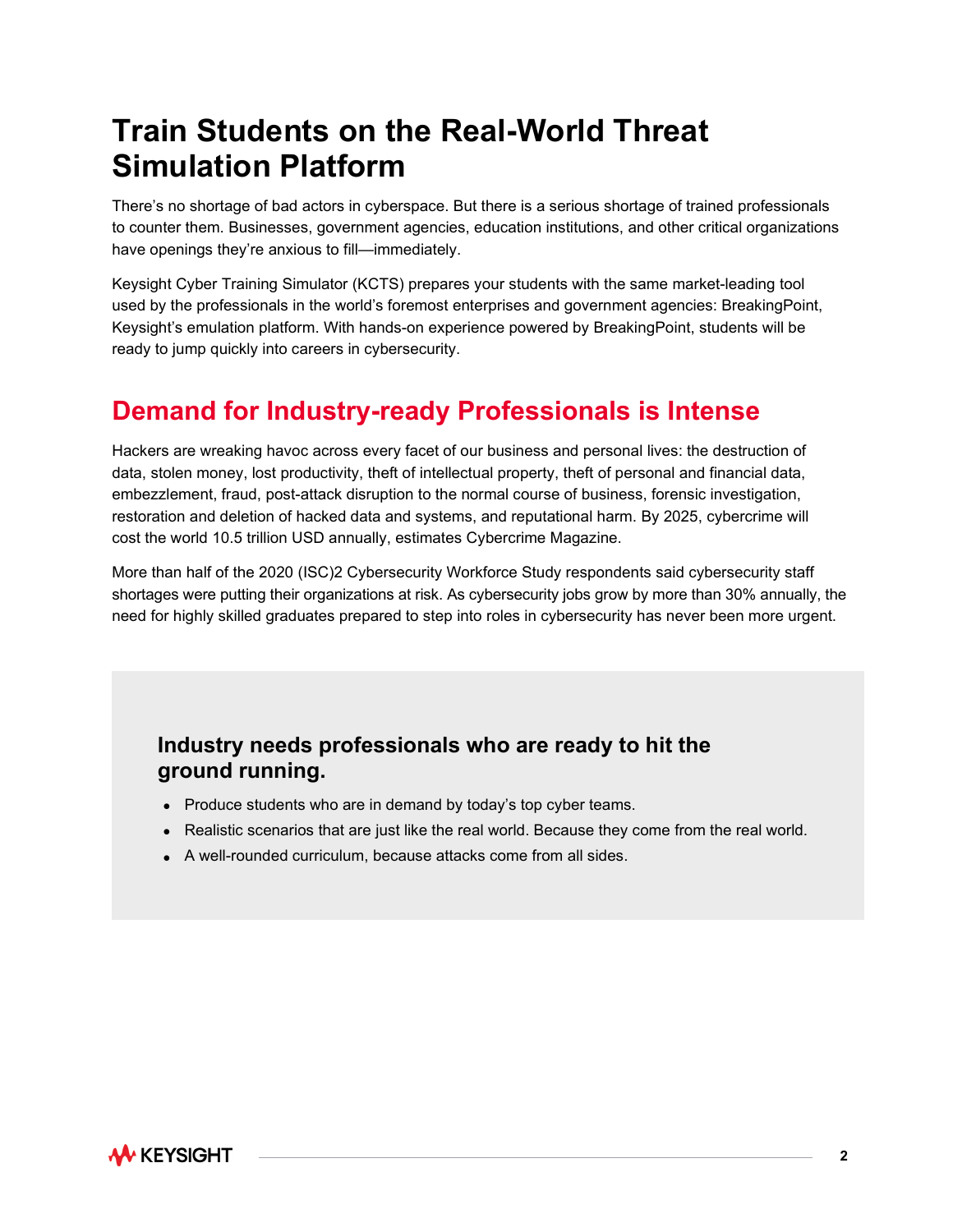## **The Cyber Range with Enterprise DNA**

Keysight Cyber Training Simulator (KCTS) is a complete, turnkey cyber range designed to prepare students for the real-world challenges employers confront daily. It's the cyber range with a critical difference:

KCTS is informed by Keysight's ongoing, real-world engagements with global enterprises and government agencies and powered by the same trusted tools currently deployed by professionals at the forefront of cybersecurity.

## **Keysight Cyber Training Simulator (KCTS)**

Keysight is a global leader in advanced design and validation solutions. Our cybersecurity solutions are trusted around the world for mission-critical, financial, and military as well as consumer applications. We participate in developing standards in nearly every industry we serve, keeping our customers a step ahead in emerging technologies and security threats.



Figure 1. Components of the Keysight Cyber Training Simulator (CY101KCTS)

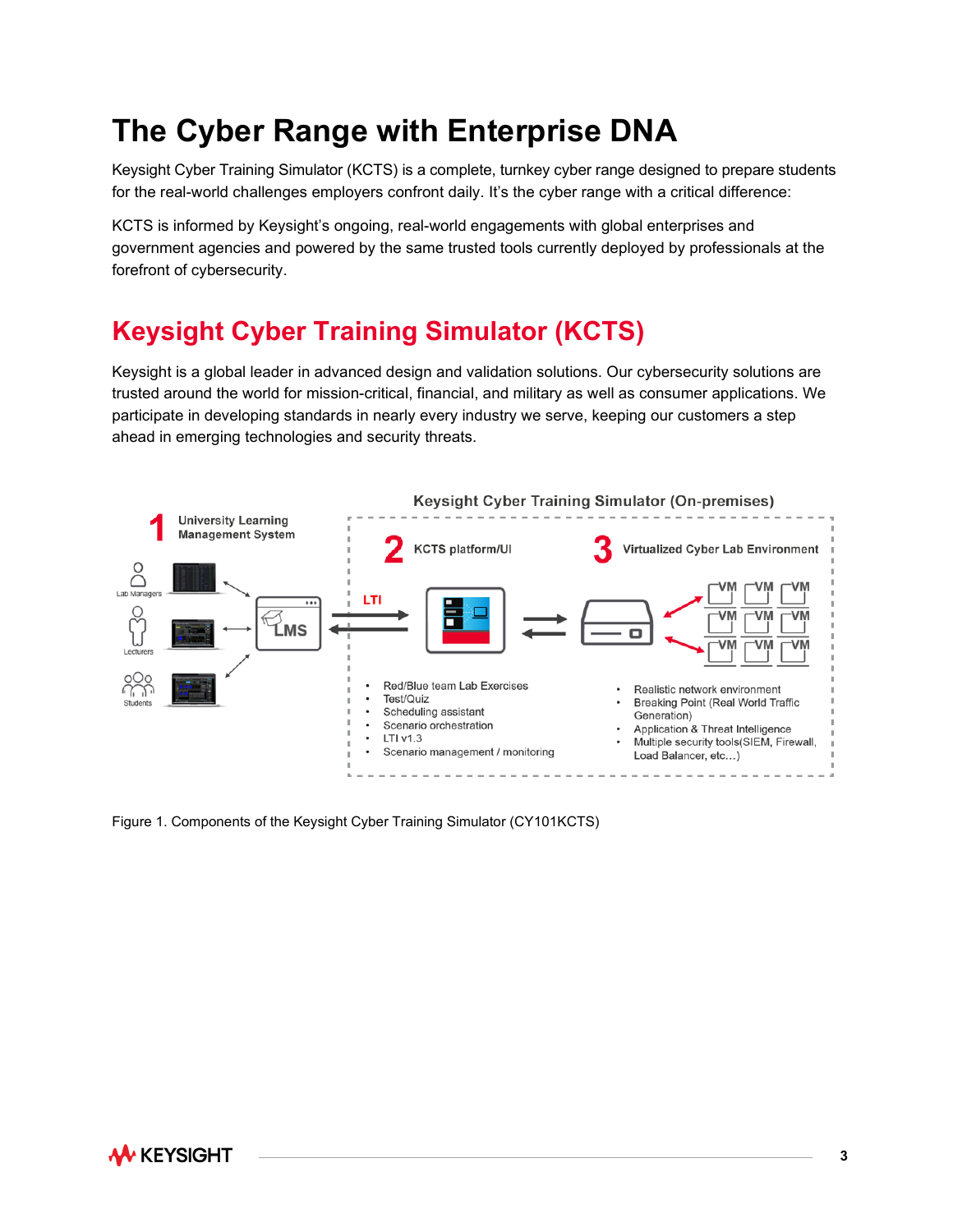## **The Keysight Difference: BreakingPoint**



#### **Teach with BreakingPoint. Because real threats are unscripted.**

KCTS enables students to develop and sharpen their skills in the same realistic environment used by professionals in government and defense, banking and finance, and other enterprises. Our educational solution is based on Keysight BreakingPoint, the gold standard for application and security emulation in enterprises and government agencies worldwide.

#### **Stay one step ahead of the bad guy.**

The cyber threat landscape is constantly changing. Many educational solutions offer limited, pre-prepared training scenarios for both attack (red team) and defense (blue team) strategies. Keysight's Global Application and Threat Intelligence (ATI) Team feed KCTS the very latest updates—just as they do for the professionals who depend on us to stay one step ahead of the bad guys. Your students train on realistic scenarios that reflect the real world—because they come from the real world. Students graduate from the course with more than book skills. They're practiced at thinking on their feet to respond to ever-shifting challenges



#### **BreakingPoint. The professional's real-world threat simulator.**

BreakingPoint simulates real-world attacks, using legitimate traffic, DDoS, and malware, so students learn from actual scenarios, not scripts. Simulating good application traffic along with malicious and malformed traffic, BreakingPoint immerses students in the same environment they will face on the job in "real" life, post-graduation.

- Simulates more than 450 real-world application protocols
- Allows for customization and manipulation of any protocol, including raw data
- Generates a mix of protocols at high speed with realistic protocol weight
- Supports more than 46,000 attacks and malware
- Delivers from a single port all types of traffic simultaneously, including legitimate traffic, DDoS, and malware
- Regular Application and Threat Intelligence (ATI) updates ensure your students are trained on the latest threats



#### **Master the Cyber Kill Chain.**

KCTS built-in lab exercises drill students in the Cyber Kill Chain, the theoretical model of an attack's structure that's become the standard approach in cybersecurity. Our hands-on exercises are based on one or more of the simplified kill chain stages in either the Red Team or Blue Team classifications, depending on the threat scenario objectives. So, students are armed with industry-ready skills when they enter the workforce.

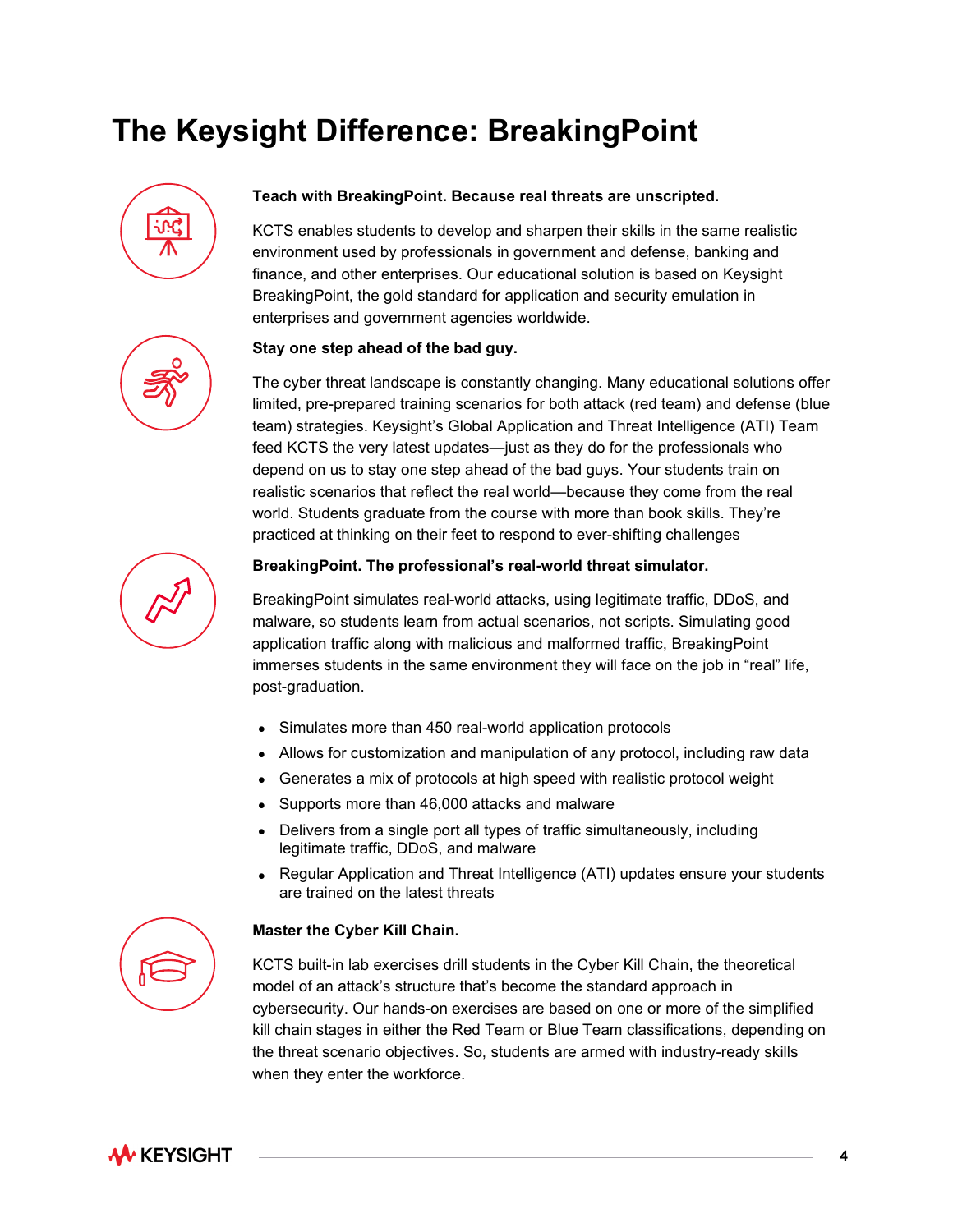## **Easy to Deploy. Easy to Manage. Easy on the Instructor.**

With full Learning Tools Interoperability, teachers and students can take full advantage of the university's Learning Management System. One of the common frustrations for faculty is when third-party teaching tools have limited or no integration with the University Learning Management System (LMS). In designing Keysight Cyber Training Simulator, we made sure to correct that. KCTS features Learning Tools Interoperability (LTI) to ensure that you can take full advantage of your university's LMS investment and that your and your student's experience is simple and smooth.

### **Easy to deploy the platform**

KCTS seamlessly integrates with your university's Learning Management System (LMS).

### **Save time provisioning courses**

Lab scheduling and completion are easy, with scores updated to your LMS

### **Assessment simplified**

Out-of-the-box Lab Exercises with pre-defined red and blue team exercises challenge students while freeing the instructor to focus on teaching.

### **Customize to fit your requirements**

Create, edit, clone, and delete scenarios as needed for your syllabus.

### **You're in charge**

The instructor has full ownership and control of which labs to teach and in which course.

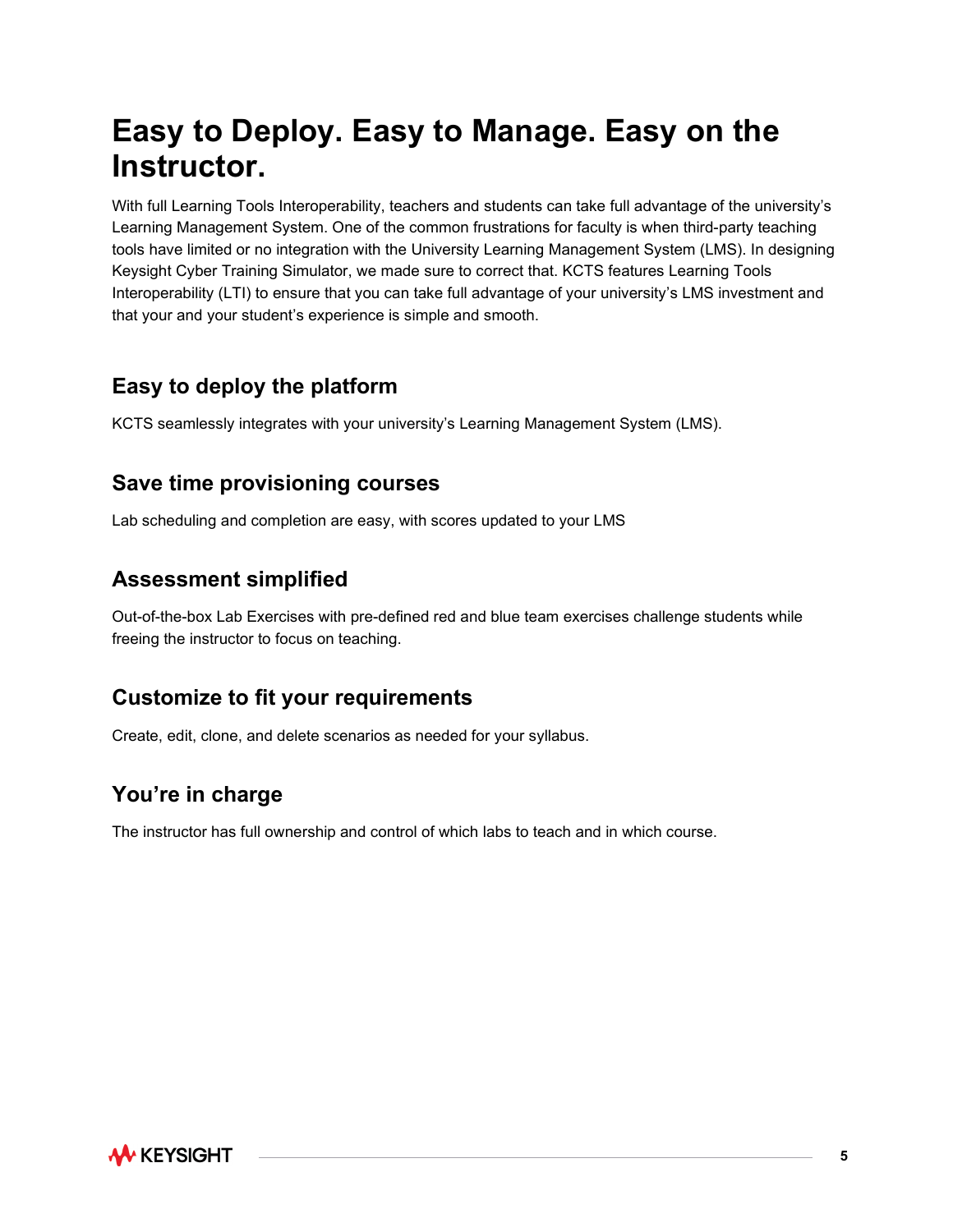## **Prepare for the Known. Train for the Unexpected.**

Students learn in a hands-on environment that reproduces the challenges of the real world.



#### **Know the enemy**

Gain insights into the myriad threats that are out there. Hone the techniques required to detect and mitigate threats.

### **Anticipate the enemy**

Understand typical security threats that exploit vulnerabilities in web applications. Anticipate and counter online outlaws.

#### **Think like the enemy**

The expression "it takes one to know one" was never truer. Understand typical techniques used to breach defenses and evade common defense mechanisms.

### **Outsmart the enemy**

Learn how to perform analysis and forensics using real-world vulnerabilities and threat actors. Spot attacks faster, pinpoint intrusions and block attackers at scale.